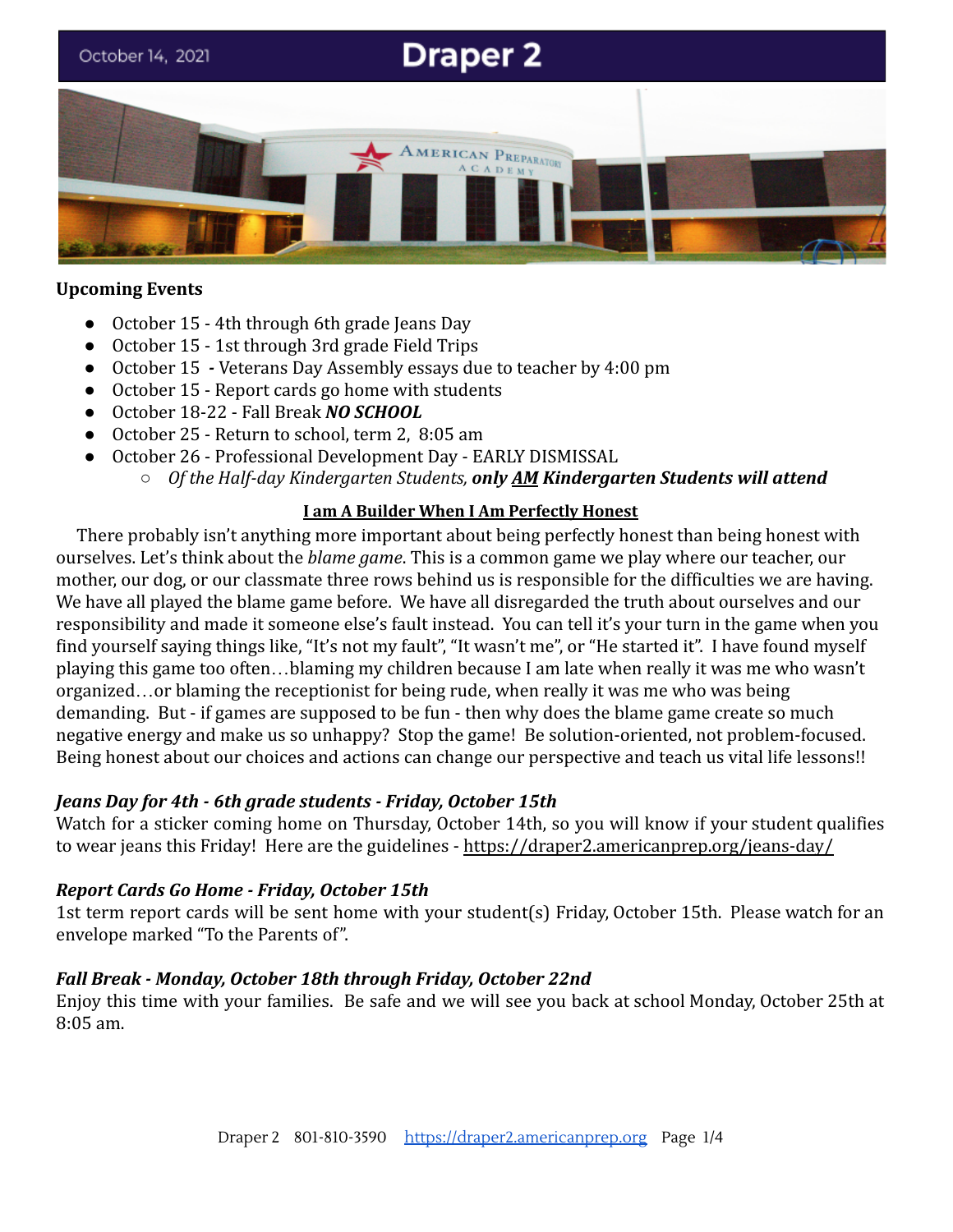## *Carpool Tip for This Week* **Obey ALL traffic laws**!

If there are more than two people behind you waiting to exit onto Lone Peak Parkway, please be courteous and make a right hand turn into the *right hand lane* **EVEN IF IT IS AFTER 4pm**. PLEASE. This alone will speed up drop-off and pick-up *immensely*!!

# *Carpool Updates and Reminders*

Afternoon carpool is not flowing as efficiently as it has in the past or as we would like, particularly the exiting process. We are working on a way to improve that process - but we need your cooperation. Please take a moment to reinforce how important it is for your children to quickly exit and enter your vehicle at *the curb, and watch our Carpool Tips video together- <https://vimeo.com/631365239>.*

*Here are a few other tips that will help the flow of traffic:*

- *● Please do not arrive even one minute before your pick-up time. This is one time in life when it is better to be a little late, rather than a little early. Purple - 2:50/1:50. Yellow - 3:15/2:15. Blue - 3:30/2:30. Red - 3:45/1:45.*
- *● Please ONLY turn right out of the drive onto Lone Peak, using the nearest lane. Please do so even if it is after regular carpool hours; and especially if there is a line of cars behind you. It only takes a couple of cars turning left, or turning right into the far lane, to delay everyone else - which adds up when you remember we have over 1000 cars needing to exit the campus.*
- *● Draper 3 Families If you want to avoid carpool traffic, we have a few helpful options. We have an after-school homework assistance program where students can stay and get help with work. Teachers stay until 4:15pm, even on short days, and the National Honors Society meets in room 323 on the 3rd floor, where students help students. Draper 3 has staff here until 6 pm each day, helping with homework. Pick your student up after carpool if you can.*

Let us know if you are interested in participating in our subscription bus service [here.](https://www.americanprep.org/bus-program/) If there is enough *interest, we can begin researching what we will need to purchase to expand our bussing service.*

If you would like to get involved in helping us work with Draper City, you can join other parents by adding *your name to [this spreadsheet](https://docs.google.com/spreadsheets/d/1g5Vz_hrB7WMhXb7IRvtlA3De6lsGBcRLqwz9zESiKFg/edit#gid=0).*

*We appreciate your patience while we work out the flow of traffic.*

# *School Wide Communication*

We have so many new families at the Draper 2 campus we thought it would be a good time to remind everyone of our communication policy, so all members of our community will feel safe and valued and have confidence that all concerns will be addressed to a point of satisfaction. Feedback from you (our stakeholders) is essential for us to remain continually engaged in a process of improvement. If a parent has a question related to instruction, or that relates to the classroom in any way, the Homeroom teacher should be the first person to whom the parent would go seeking information or resolution. If the parent does not feel their concern has been resolved by the teacher, the Parents should ask the teacher for a meeting with an Administrator. If the parent feels their concern would best be addressed at that level, and they have already tried to address it with the teacher, and are uncomfortable asking the teacher for an administrative conference, the Parents may ask the school secretary for an appointment with the Director. We are so appreciative of our wonderful APA community in upholding our communication policy. Teacher emails are generally formatted: *teacher's first initial (then) full last name @apamail.org*. Teacher emails may also be found on the student learning plan and on our website here:

Draper 2 801-810-3590 [https://draper2.americanprep.org](https://draper2.americanprep.org/) Page 2/4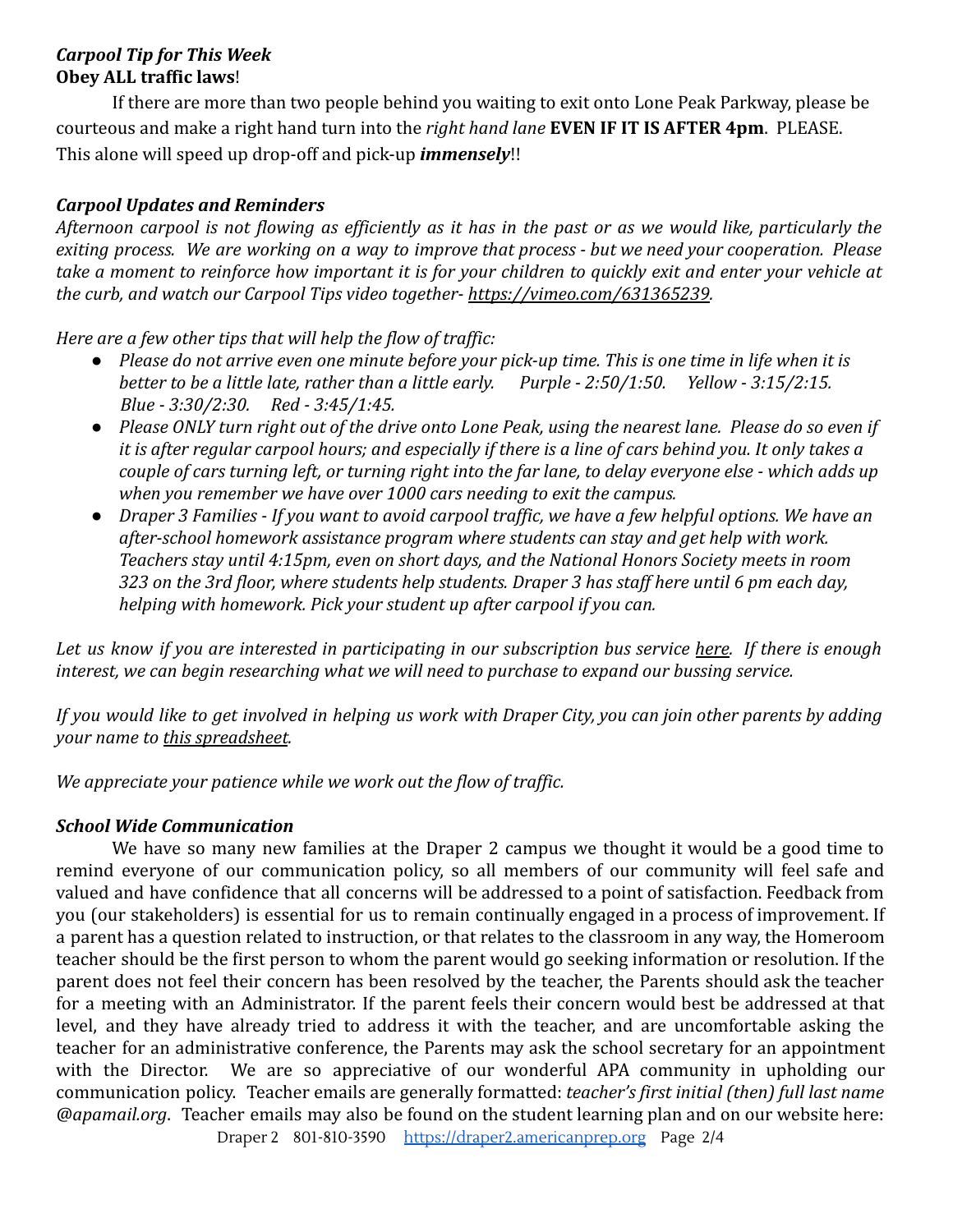https://draper2.americanprep.org/leadershipstaff/. Our Academic Directors are best reached via email (for brief conversations) or to set up an appointment for lengthier discussions. Our K-3 Academic Director is Mrs. Megan Davis - [megan.davis@apamail.org](mailto:megan.davis@apamail.org) and Mrs. Angie Lawrence is our 4-6 Academic Director - [alawrence@apamail.org](mailto:alawrence@apamail.org).

#### *Academic Directors*

Mrs. Megan Davis and Mrs. Angie Lawrence are the Academic Directors here at the Draper 2 campus. As you can imagine, they are very busy people, especially at the end of terms. If you would like to talk to them, *please* email to set up an appointment including the topic of discussion. By including the topic of discussion they will have a better understanding if they are the correct person to address your needs and how much time to schedule for the meeting. Their email addresses are below:

K-3 Academic Director - Megan Davis [megan.davis@apamail.org](mailto:megan.davis@apamail.org) 4-6 Academic Director - Angie Lawrence [alawrence@apamail.org](mailto:lawrence@apamail.org)

# *Three Open "Operations Staff" Positions!!*

The purpose of the custodial position with APA is to "Clear the Way" for our core business. Which core business is: providing educational excellence, and strong character development to our Students.

# **Basic Responsibilities -**

It is the role of every member of the Operations Team to do whatever it takes to "Clear the Way". Additionally, there are particular duties assigned to the Custodial Position that contribute to our core business by ensuring:

- Our facilities are healthy, safe, secure, and able to facilitate a high level of learning.
- We remain highly positive and proactive about meeting the needs of our staff, freeing their time and minds to focus on excellence with our students.

## **Complete Job Description can be found at this link -**

[https://recruitingbypaycor.com/career/JobIntroduction.action?clientId=8a78826753d0044a0153d2e5](https://recruitingbypaycor.com/career/JobIntroduction.action?clientId=8a78826753d0044a0153d2e566b2004b&id=8a7885ac7c194ff3017c515e99e87e95&source=&lang=en) [66b2004b&id=8a7885ac7c194ff3017c515e99e87e95&source=&lang=en](https://recruitingbypaycor.com/career/JobIntroduction.action?clientId=8a78826753d0044a0153d2e566b2004b&id=8a7885ac7c194ff3017c515e99e87e95&source=&lang=en)

#### *Veterans Day - Celebration Details*

We are very excited for our Veterans Day celebration on Friday, November 12th! We will have two assemblies to honor our Veterans, one at 8:45 a.m. and one at 10:15 am. This assembly is an opportunity for students and families to invite a Veteran friend or family member to be honored by our student body. We usually have about 80 Veteran guests! It is a wonderful event. Due to space constraints in our gymnasium, only parents who are accompanying Veteran guests or parents who are volunteering at the event are able to attend in person. We will livestream the assembly so parents can watch it online!

We will be sending home invitations after we return from Fall Break - be thinking about a Veteran you could bring to this wonderful assembly! Watch for future information to learn which assembly your child will be attending.

# *Veterans Day Essay*

Please see the attached flyer about writing an essay for our Veterans Day assembly. This contest is open to ALL 4th through 12th grade students and is mandatory for ALL 5th grade students.

Please make note of the deadline: *FRIDAY, OCTOBER 15th.* The essays should be submitted to your student's homeroom teacher.

Good luck and great writing!